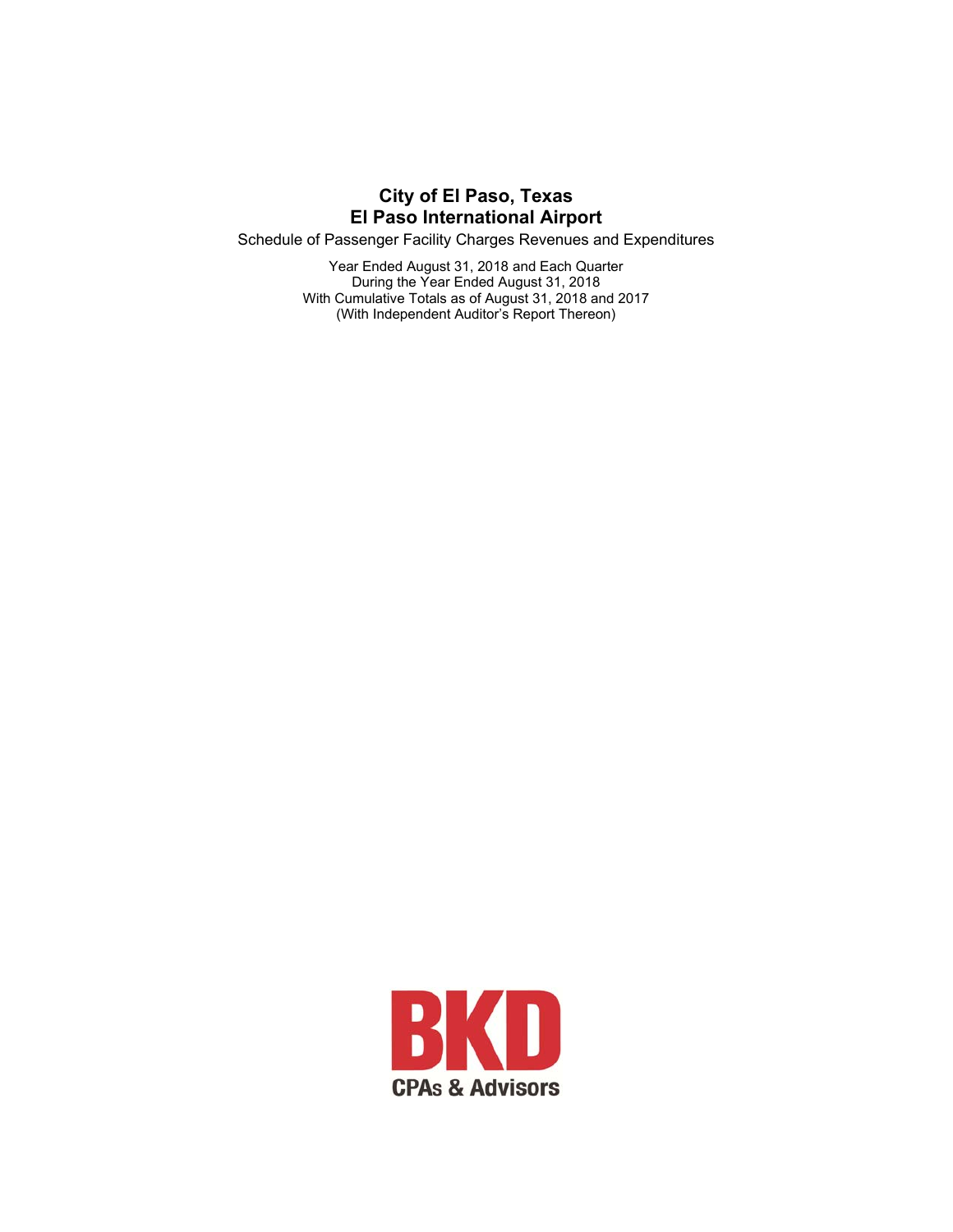**Year Ended August 31, 2018 and Each Quarter During the Year Ended August 31, 2018 With Cumulative Totals as of August 31, 2018 and 2017**  (**With Independent Auditor's Report Thereon)** 

### **Contents**

| Schedule of Passenger Facility Charges Revenues and Expenditures1                                                                                                                                                              |  |
|--------------------------------------------------------------------------------------------------------------------------------------------------------------------------------------------------------------------------------|--|
| Notes to Schedule of Passenger Facility Charges                                                                                                                                                                                |  |
| Report on Compliance for the Passenger Facility Charge Program;<br>Report on Internal Control Over Compliance; and Report on Schedule<br>of Passenger Facility Charges Revenues and Expenditures - Independent<br>$\mathbf{R}$ |  |
|                                                                                                                                                                                                                                |  |
|                                                                                                                                                                                                                                |  |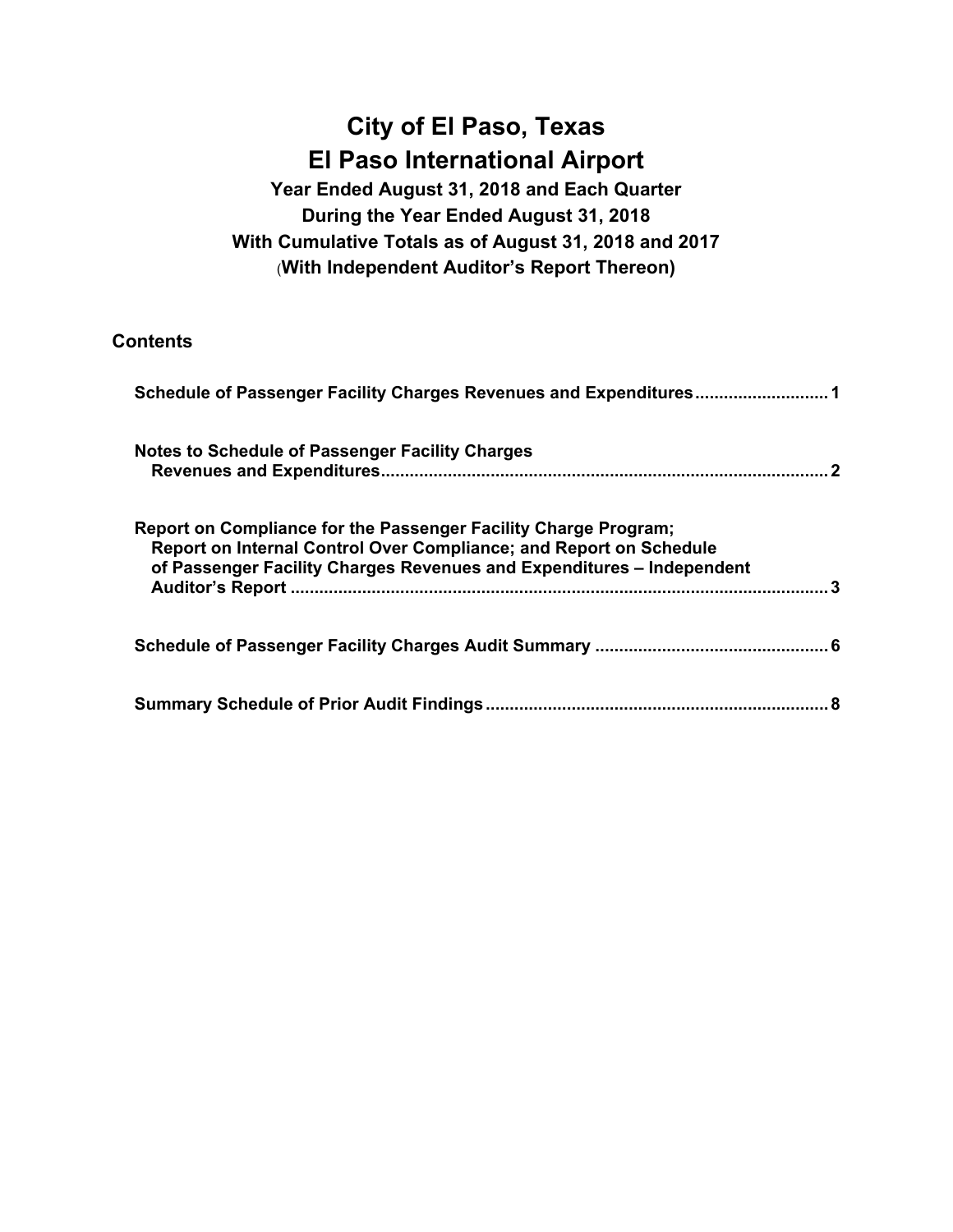### **Schedule of Passenger Facility Charges Revenues and Expenditures Year Ended August 31, 2018**

|                                                                                  | Year         | Amount<br>Approved      | Cumulative<br>Total           | Quarter 1                |
|----------------------------------------------------------------------------------|--------------|-------------------------|-------------------------------|--------------------------|
| <b>Revenues</b>                                                                  | Approved     | For Use                 | August 31, 2017               | Sept. - Nov.             |
| Collections<br>Interest                                                          |              |                         | \$<br>97,204,439<br>3,238,614 | \$<br>1,419,469<br>3,477 |
| <b>Total Revenues</b>                                                            |              |                         | 100,443,053                   | 1,422,946                |
| <b>Expenditures</b>                                                              |              |                         |                               |                          |
| <b>Application 96-01</b>                                                         |              |                         |                               |                          |
| Proj 1-Terminal Renovation                                                       | 1996         | \$<br>31,462,086        | 31,462,086                    |                          |
| Proj 2-Reconstruct Runway 4/22                                                   | 1996         | 630,036                 | 630,036                       |                          |
| Proj 3-Terminal Ramp Reconstruction<br>Proj 4-Airfield Pavement Evaluation Study | 1996<br>1996 | 1,629,000<br>468,081    | 1,629,000<br>468,081          |                          |
| Total Application 96-01                                                          |              | 34,189,203              | 34,189,203                    |                          |
| <b>Application 00-02</b>                                                         |              |                         |                               |                          |
| Proj 5-Construct Runway 4/22 Extension                                           | 2000         | 2,310,723               | 2,310,723                     |                          |
| <b>Application 06-03</b>                                                         |              |                         |                               |                          |
| Proj 6-Reconstruct Runway 8R/26L                                                 | 2006         | 7,210,895               | 7,210,895                     |                          |
| Proj 7-Construct Security Checkpoint                                             | 2006         | 2,360,200               | 2,360,200                     |                          |
| Proj 8-Administrative Costs                                                      | 2006         | 23,000                  | 23,000                        |                          |
| Total Application 06-03                                                          |              | 9,594,095               | 9,594,095                     |                          |
| <b>Application 08-04</b>                                                         |              |                         |                               |                          |
| Proj 9-Extend Runway 8R/26L                                                      | 2008         | 6,314,580               | 6,314,580                     |                          |
| Proj 10-Pavement Management Update                                               | 2008         | 415,813                 | 415,813                       |                          |
| Proj 11-Modify Terminal/Baggage Makeup                                           | 2008         | 877,678                 | 877,678                       |                          |
| Proj 12-Reconstruct Taxiways H, J and K<br>Proj 13-Administrative Costs          | 2008<br>2008 | 992,967<br>20,993       | 992,967<br>20,993             | $\blacksquare$           |
| Total Application 08-04                                                          |              | 8,622,031               | 8,622,031                     |                          |
|                                                                                  |              |                         |                               |                          |
| <b>Application 09-05</b>                                                         |              |                         |                               |                          |
| Proj 14-Design and Reconstruct Taxiway L                                         | 2009<br>2009 | 15,434,000<br>5,200,000 | 13,575,722                    |                          |
| Proj 15-Design and Reconstruct Taxiway Radius                                    |              |                         | 5,200,001                     |                          |
| Total Application 09-05                                                          |              | 20,634,000              | 18,775,723                    |                          |
| <b>Application 13-06</b>                                                         |              |                         |                               |                          |
| Proj 16-Baggage Claim Units                                                      | 2013         | 2,828,875               | 2,824,180                     |                          |
| Proj 17-Baggage Makeup Area                                                      | 2013         |                         |                               |                          |
| Proj 18-Passenger Loading Bridges                                                | 2013<br>2013 | 12,742,409              | 12,045,967                    |                          |
| Proj 19-Airport Access Control System<br>Proj 20-Central Plant Upgrade           | 2013         | 800,971<br>1,883,220    | 754,630<br>1,860,900          |                          |
| Proj 21-Adminstrative Cost                                                       | 2013         | 29,648                  | 29,648                        |                          |
| Total Application 13-06                                                          |              | 18,285,123              | 17,515,325                    |                          |
|                                                                                  |              |                         |                               |                          |
| <b>Application 16-07</b><br>Proj 22-Runway 4-22 Reconstruction                   | 2016         | 1,700,000               | 1,369,986                     |                          |
| Proj 23-Phase II-Reconstruct Taxiway Radius                                      | 2016         | 1,829,839               | 1,829,839                     | ä,                       |
| Proj 24-Master Plan Update                                                       | 2016         | 1,850,000               | 859,023                       |                          |
| Proj 25-Replace Escalators                                                       | 2016         | 800,000                 |                               |                          |
| Proj 26-Concourse A Expansion                                                    | 2016         | 2,442,114               |                               |                          |
| Proj 27-Concourse A Renovation                                                   | 2016         | 328,848                 |                               |                          |
| Proj 28-Passenger Loading Bridge - B9<br>Proj 29-Terminal Drive Crosswalks       | 2016<br>2016 | 520,507                 | 520,507                       |                          |
| Proj 30-Administrative Costs                                                     | 2016         | 600,000<br>80,000       | 600,000<br>52.917             |                          |
| Total Application 16-07                                                          |              | 10,151,308              | 5,232,272                     |                          |
| <b>Application 17-08</b>                                                         |              |                         |                               |                          |
| Proj 30-Runway 4-22 Reconstruction                                               | 2017         | 24,069,608              |                               |                          |
| Proj 31-Checked Baggage Inspection System                                        | 2017         | 17,156,930              |                               |                          |
| Proj 32-Passenger Notification System                                            | 2017         | 2,725,720               |                               |                          |
| Proj 33-ARFF Station Renovation<br>Proj 34-Administrative Costs                  | 2017<br>2017 | 1,769,089<br>285,568    |                               |                          |
| Total Application 17-08                                                          |              | 46,006,915              |                               |                          |
| <b>Total Expenditures</b>                                                        |              | 149,793,398<br>s        | 96,239,372                    |                          |
|                                                                                  |              |                         |                               |                          |
| <b>Net PFC Revenues (Expenditures)</b>                                           |              |                         |                               | 1,422,946                |
| <b>PFC Cash Account Balance</b>                                                  |              |                         | \$<br>4,203,681               | \$<br>5,626,627          |

*See Notes to Schedule of Passenger Facility Charges Revenues and Expenditures*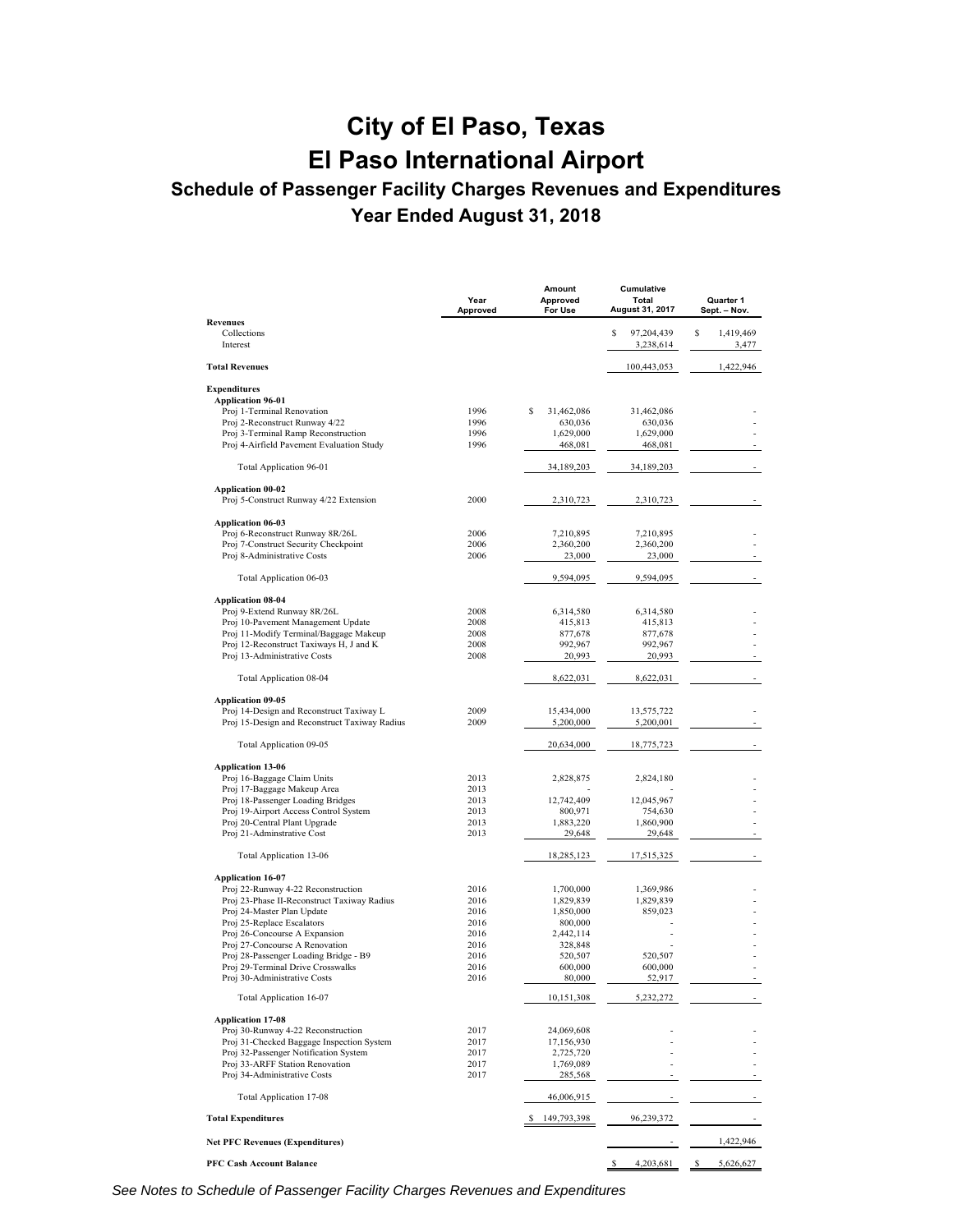|    |                          |                          |    |                          |    |                      | Cumulative |                          |
|----|--------------------------|--------------------------|----|--------------------------|----|----------------------|------------|--------------------------|
|    | Quarter 2<br>Dec. - Feb. | Quarter 3<br>Mar. - May  |    | Quarter 4<br>Jun. - Aug. |    | FY-18 Total          |            | Total<br>August 31, 2018 |
| S  | 1,530,724<br>4,372       | \$<br>1,259,835<br>5,927 | \$ | 2,021,065<br>6,870       | \$ | 6,231,093<br>20,646  | \$         | 103,435,532<br>3,259,260 |
|    | 1,535,096                | 1,265,762                |    | 2,027,935                |    | 6,251,739            |            | 106,694,792              |
|    |                          |                          |    |                          |    |                      |            |                          |
|    |                          |                          |    |                          |    |                      |            | 31,462,086               |
|    |                          |                          |    |                          |    |                      |            | 630,036                  |
|    |                          |                          |    |                          |    |                      |            | 1,629,000<br>468,081     |
|    |                          |                          |    |                          |    |                      |            | 34,189,203               |
|    |                          |                          |    |                          |    |                      |            |                          |
|    |                          |                          |    |                          |    |                      |            | 2,310,723                |
|    |                          |                          |    |                          |    |                      |            | 7,210,895                |
|    |                          |                          |    |                          |    |                      |            | 2,360,200                |
|    |                          |                          |    |                          |    |                      |            | 23,000                   |
|    |                          |                          |    |                          |    |                      |            | 9,594,095                |
|    |                          |                          |    |                          |    |                      |            | 6,314,580                |
|    |                          |                          |    |                          |    |                      |            | 415,813                  |
|    |                          |                          |    |                          |    |                      |            | 877,678                  |
|    |                          |                          |    |                          |    |                      |            | 992,967                  |
|    |                          |                          |    |                          |    |                      |            | 20,993                   |
|    |                          |                          |    |                          |    |                      |            | 8,622,031                |
|    |                          |                          |    |                          |    |                      |            | 13,575,722               |
|    |                          |                          |    |                          |    | L,                   |            | 5,200,001                |
|    |                          |                          |    |                          |    |                      |            | 18,775,723               |
|    |                          |                          |    |                          |    |                      |            | 2,824,180                |
|    |                          |                          |    |                          |    |                      |            |                          |
|    |                          |                          |    |                          |    |                      |            | 12,045,967<br>754,630    |
|    |                          |                          |    |                          |    |                      |            | 1,860,900                |
|    |                          |                          |    |                          |    |                      |            | 29,648                   |
|    |                          |                          |    |                          |    |                      |            | 17,515,325               |
|    | 36,465                   | 74,324                   |    | 47,015                   |    | 157,804              |            | 1,527,790                |
|    |                          |                          |    |                          |    |                      |            | 1,829,839                |
|    | 558,639                  | 297,994                  |    | 70,227                   |    | 926,860              |            | 1,785,883                |
|    |                          |                          |    | 167,957                  |    | 167,957              |            | 167,957                  |
|    | 2,160,706<br>328,848     | 1,422                    |    |                          |    | 2,162,128<br>328,848 |            | 2,162,128<br>328,848     |
|    |                          |                          |    |                          |    |                      |            | 520,507                  |
|    |                          |                          |    |                          |    |                      |            | 600,000<br>52,917        |
|    | 3,084,658                | 373,740                  |    | 285,199                  |    | 3,743,597            |            | 8,975,869                |
|    |                          |                          |    |                          |    |                      |            |                          |
|    |                          |                          |    |                          |    |                      |            |                          |
|    |                          |                          |    |                          |    |                      |            |                          |
|    |                          |                          |    |                          |    |                      |            |                          |
|    |                          |                          |    |                          |    |                      |            |                          |
|    |                          |                          |    |                          |    |                      |            |                          |
|    | 3,084,658                | 373,740                  |    | 285,199                  |    | 3,743,597            |            | 99,982,969               |
|    | (1, 549, 562)            | 892,022                  |    | 1,742,736                |    | 2,508,142            |            |                          |
| \$ | 4,077,065                | \$<br>4,969,087          | \$ | 6,711,823                | \$ | 6,711,823            | \$         | 6,711,823                |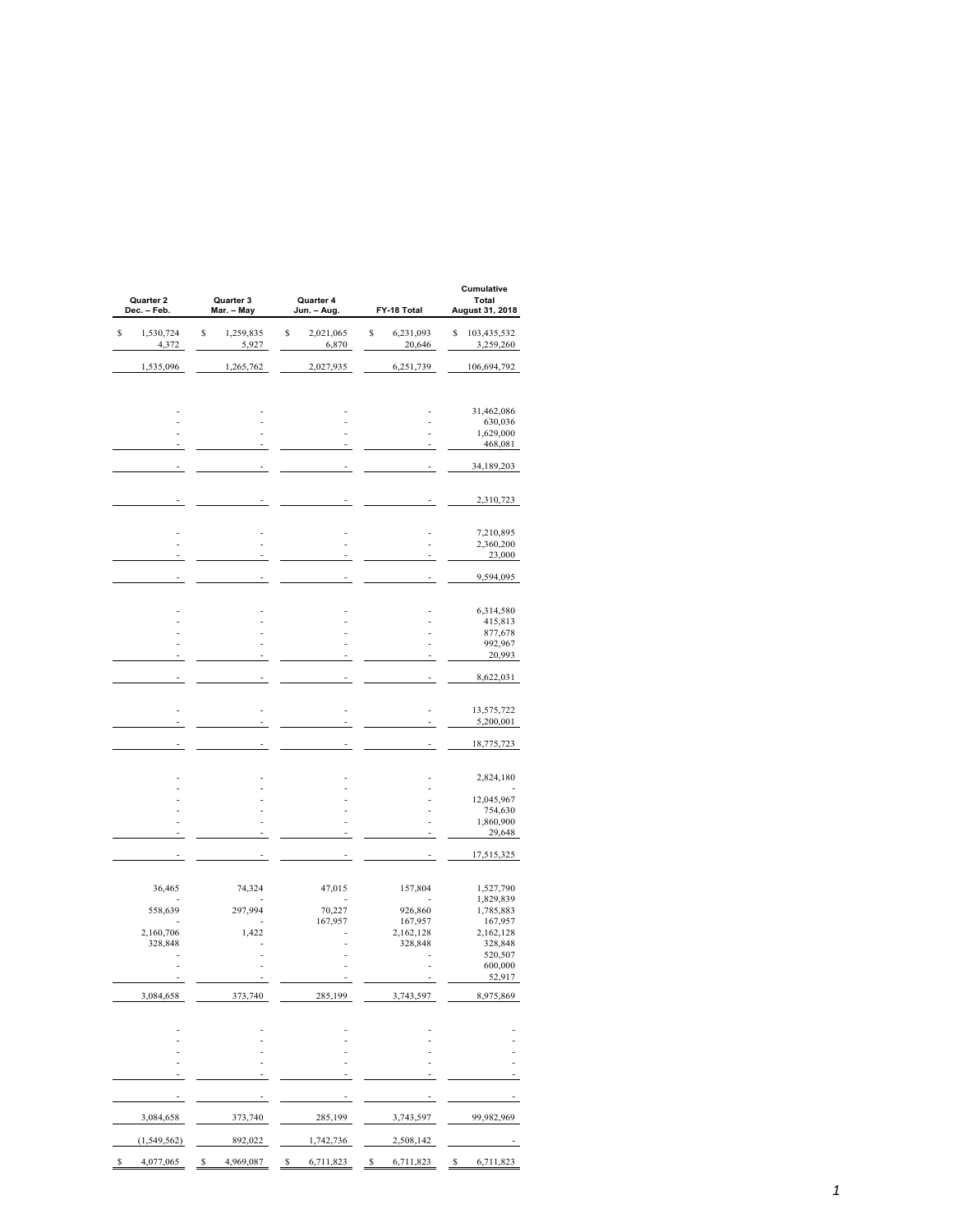# **Notes to Schedule of Passenger Facility Charges Revenues and Expenditures Year Ended August 31, 2018 and Each Quarter During the Year Ended August 31, 2018 With Cumulative Totals as of August 31, 2018 and 2017**

#### **(1) General**

The *Aviation Safety and Capacity Expansion Act of 1990* (Public Law 101-508, Title II, Subtitle B) authorized the local imposition of passenger facility charges (PFC) and use of PFC revenues on Federal Aviation Administration (FAA) approved projects. On October 4, 1996, the FAA approved a \$3.00 PFC collection at El Paso International Airport (Airport) effective January 1, 1997. On May 10, 2010, the FAA approved an amendment to increase the PFC collection to \$4.50 effective August 1, 2010. As of August 31, 2018, the total approved amount of net PFC revenue plus interest the Airport is allowed to collect is \$149,793,398 by April 1, 2025.

### **(2) Schedule of Passenger Facility Charges Revenues and Expenditures**

The accompanying Schedule of Passenger Facility Charges Revenues and Expenditures (Schedule) presents the revenues received from PFC and expenditures incurred on approved projects. The information in the Schedule is presented in accordance with the requirements described in the *Passenger Facility Charge Audit Guide for Public Agencies*. Therefore, some amounts presented in this Schedule may differ from amounts presented in, or used in, the preparation of the Airport Fund's financial statements.

PFC collections represent cash received through the end of the month subsequent to quarter-end as reported to the FAA in accordance with 14 CFR Part 158. The interest income represents the actual interest collected on the unexpended PFC during the periods reported.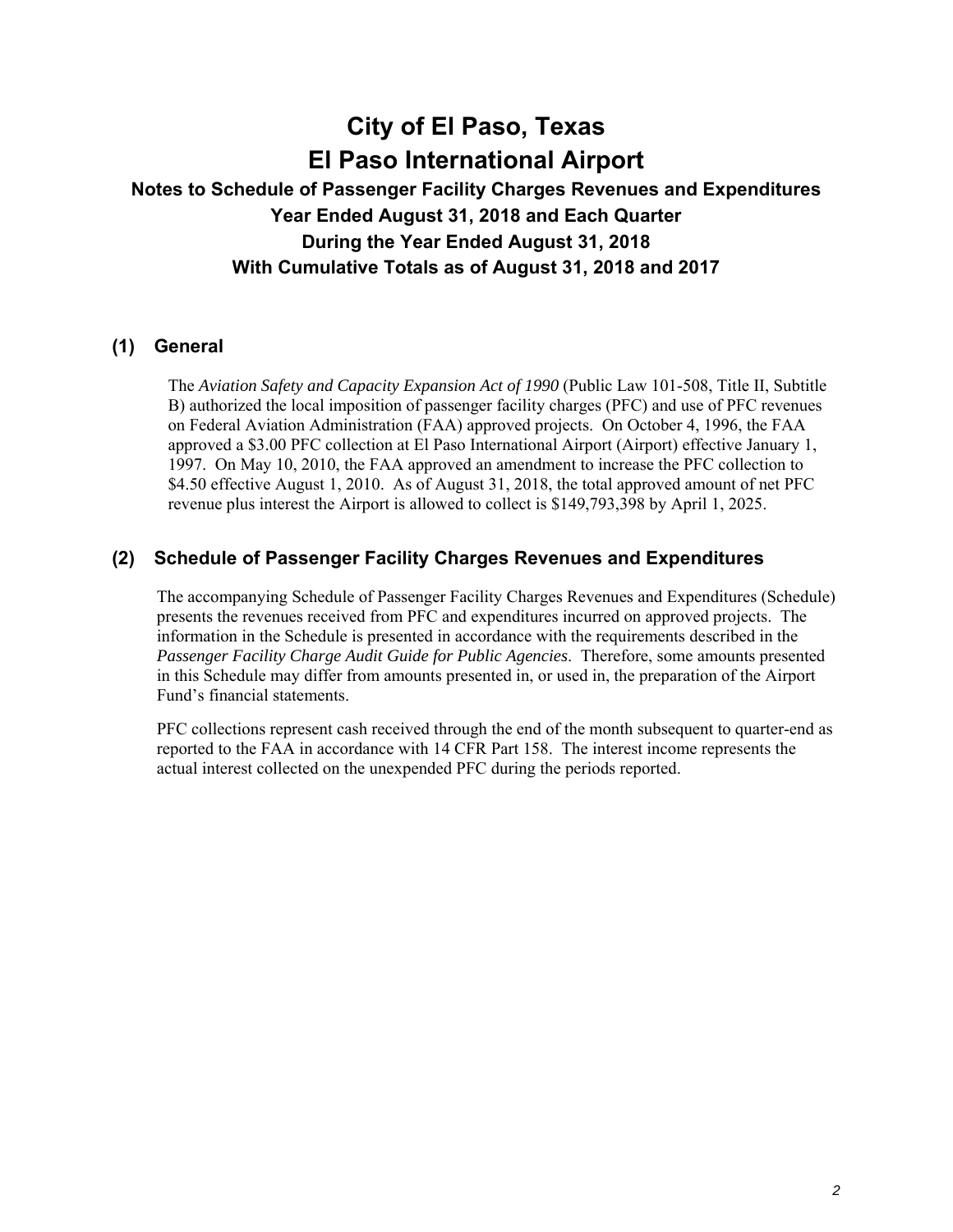

#### **Report on Compliance for the Passenger Facility Charge Program; Report on Internal Control Over Compliance; and Report on Schedule of Passenger Facility Charges Revenues and Expenditures**

### **Independent Auditor's Report**

The Members of the City Council and Honorable Mayor City of El Paso, Texas

#### **Report on Compliance**

We have audited the compliance of El Paso International Airport (Airport) with the types of compliance requirements described in the *Passenger Facility Charge Audit Guide for Public Agencies* (Guide) issued by the Federal Aviation Administration that could have a direct and material effect on the passenger facility charge program for the year ended August 31, 2018.

#### *Management's Responsibility*

Management is responsible for compliance with federal requirements of laws and regulations applicable to the passenger facility charge program.

#### *Auditor's Responsibility*

Our responsibility is to express an opinion on the compliance of the Airport's passenger facility charge program based on our audit of the types of compliance requirements referred to above. We conducted our audit of compliance in accordance with auditing standards generally accepted in the United States of America; the standards applicable to financial audits contained in *Government Auditing Standards*, issued by the Comptroller General of the United States; and the Guide. Those standards and the Guide require that we plan and perform the audit to obtain reasonable assurance about whether noncompliance with the types of compliance requirements referred to above that could have a direct and material effect on the passenger facility charge program occurred. An audit includes examining, on a test basis, evidence about the Airport's compliance with those requirements and performing such other procedures as we considered necessary in the circumstances.

We believe that our audit provides a reasonable basis for our opinion on compliance with the passenger facility charge program. However, our audit does not provide a legal determination of the Airport's compliance with these requirements.

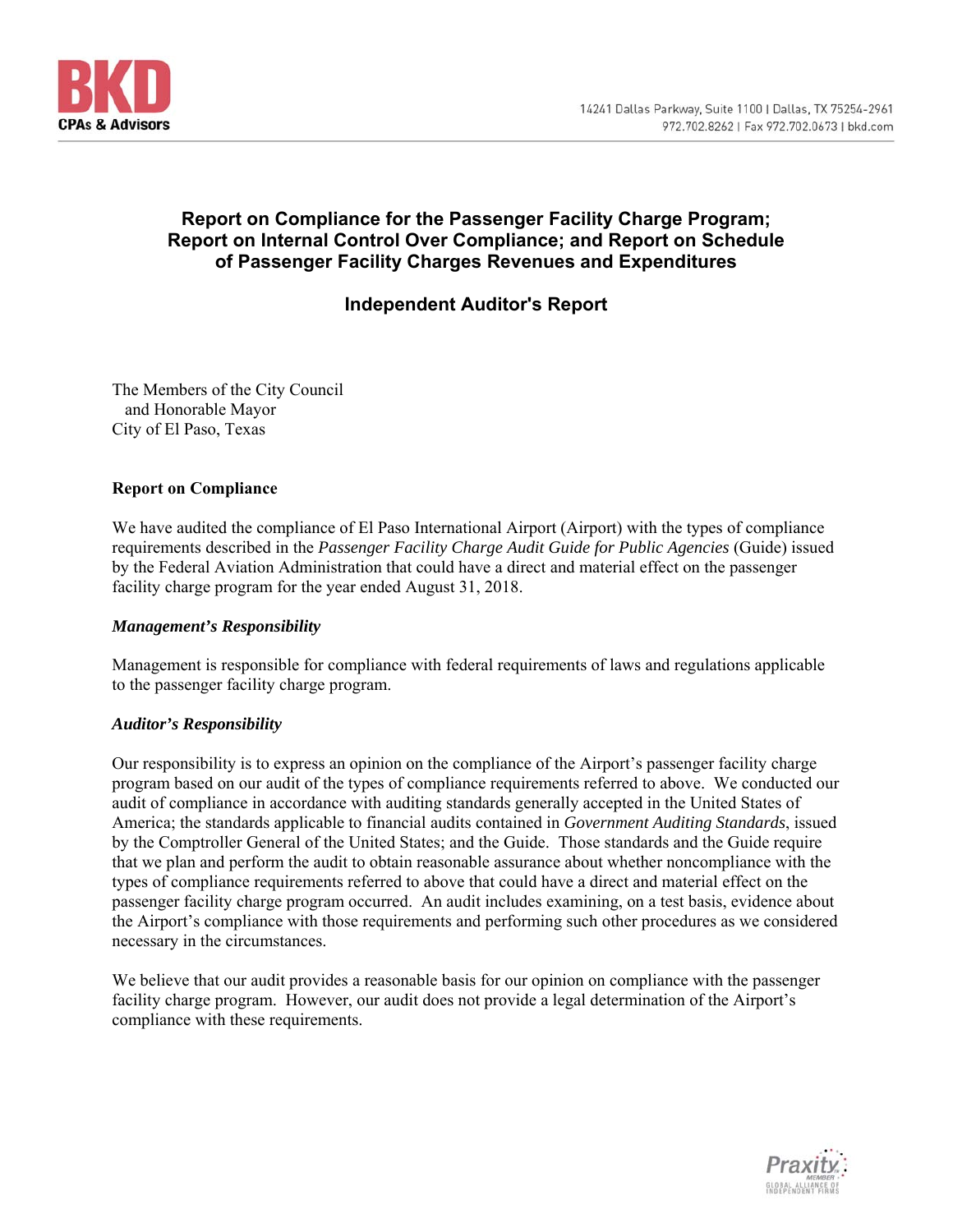The Members of the City Council and Honorable Mayor City of El Paso, Texas Page 4

#### *Opinion on Passenger Facility Charge Program*

In our opinion, the Airport complied, in all material respects, with the types of compliance requirements referred to above that could have a direct and material effect on its passenger facility charge program for the year ended August 31, 2018.

#### **Report on Internal Control Over Compliance**

Management of the Airport is responsible for establishing and maintaining effective internal control over compliance with the types of compliance requirements referred to above. In planning and performing our audit of compliance, we considered the Airport's internal control over compliance with the types of requirements that could have a direct and material effect on the passenger facility charge program to determine the auditing procedures that are appropriate in the circumstances for the purpose of expressing our opinion on compliance and to test and report on internal control over compliance in accordance with the Guide, but not for the purpose of expressing an opinion on the effectiveness of internal control over compliance. Accordingly, we do not express an opinion on the effectiveness of the Airport's internal control over compliance.

A *deficiency in internal control over compliance* exists when the design or operation of a control over compliance does not allow management or employees, in the normal course of performing their assigned functions, to prevent, or detect and correct, noncompliance with a type of compliance requirement of the passenger facility charge program on a timely basis. A *material weakness in internal control over compliance* is a deficiency, or combination of deficiencies, in internal control over compliance such that there is a reasonable possibility that material noncompliance with a type of compliance requirement of the passenger facility charge program will not be prevented, or detected and corrected, on a timely basis. A *significant deficiency in internal control over compliance* is a deficiency, or a combination of deficiencies, in internal control over compliance with a type of compliance requirement of the passenger facility charge program that is less severe than a material weakness in internal control over compliance, yet important enough to merit attention by those charged with governance.

Our consideration of internal control over compliance was for the limited purpose described in the first paragraph of this section and was not designed to identify all deficiencies in internal control over compliance that might be material weaknesses or significant deficiencies. We did not identify any deficiencies in internal control over compliance that we consider to be material weaknesses. However, material weaknesses may exist that have not been identified.

The purpose of this report on internal control over compliance is solely to describe the scope of our testing of internal control over compliance and the results of that testing based on the requirements of the Guide. Accordingly, this report is not suitable for any other purpose.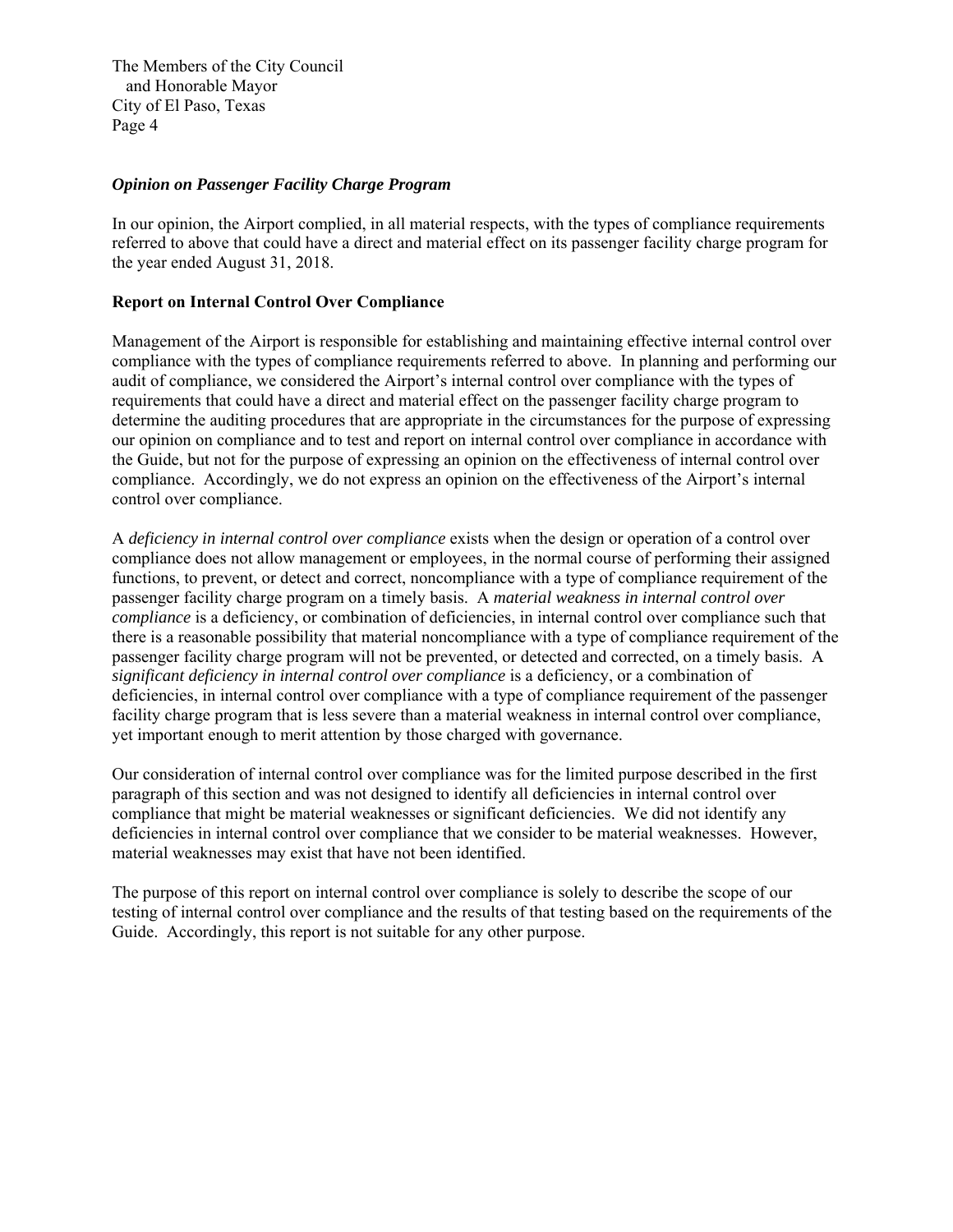The Members of the City Council and Honorable Mayor City of El Paso, Texas Page 5

#### **Report on Schedule of Passenger Facility Charges Revenues and Expenditures**

We have audited the financial statements of the governmental activities, the business-type activities, the aggregate discretely presented component units, each major fund and the aggregate remaining fund information of the City of El Paso, Texas as of and for the year ended August 31, 2018, and the related notes to the financial statements, which collectively comprise the City's basic financial statements and have issued our report thereon dated February 26, 2019, which contained unmodified opinions on those financial statements and included a reference to other auditors and an emphasis of matter paragraph regarding a change in accounting principle. Our audit was conducted for the purpose of forming opinions on the financial statements that collectively comprise the basic financial statements. The accompanying Schedule of Passenger Facility Charges Revenues and Expenditures is presented for purposes of additional analysis, as specified in the Guide and is not a required part of the basic financial statements. Such information is the responsibility of management and was derived from and relates directly to the underlying accounting and other records used to prepare the basic financial statements. The information has been subjected to the auditing procedures applied in the audit of the basic financial statements and certain additional procedures, including comparing and reconciling such information directly to the underlying accounting and other records used to prepare the basic financial statements or to the basic financial statements themselves, and other additional procedures in accordance with auditing standards generally accepted in the United States of America. In our opinion, the Schedule of Passenger Facility Charges Revenues and Expenditures is fairly stated in all material respects in relation to the basic financial statements as a whole.

**BKD,LLP** 

Dallas, Texas February 28, 2019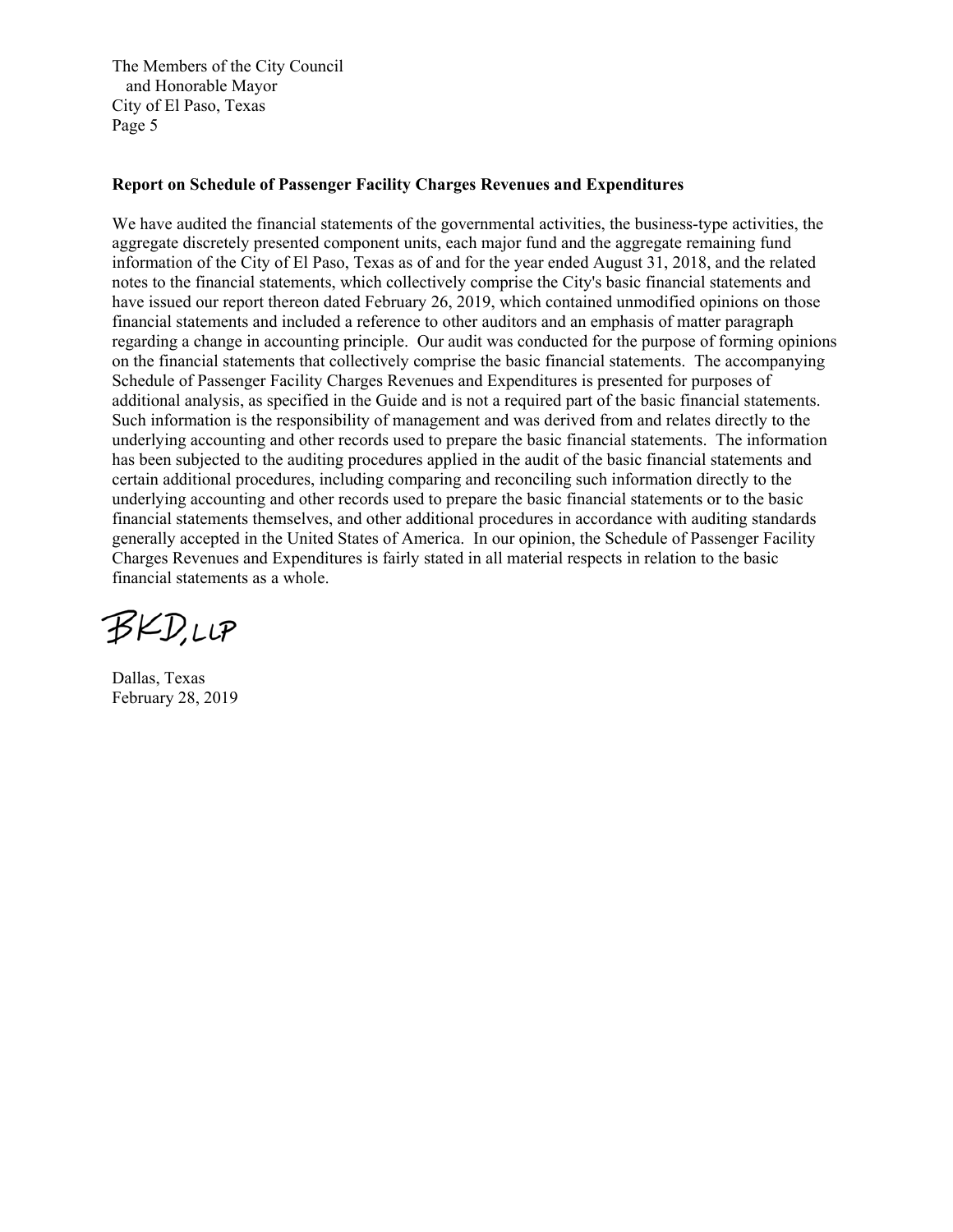# **City of El Paso, Texas El Paso International Airport Schedule of Passenger Facility Charges Audit Summary Year Ended August 31, 2018**

| 1.  | Type of report issued on PFC financial statements.                                                                                                             | X Unmodified           | Qualified                             |
|-----|----------------------------------------------------------------------------------------------------------------------------------------------------------------|------------------------|---------------------------------------|
| 2.  | Type of report on PFC compliance.                                                                                                                              | X Unmodified Qualified |                                       |
| 3.  | Quarterly Revenue and Disbursements reconcile with<br>submitted quarterly reports and reported un-liquidated<br>revenue matches actual amounts.                | X Yes                  | No                                    |
| 4.  | PFC Revenue and Interest is accurately reported on FAA<br>Form 5100-127.                                                                                       | $X$ Yes                | $\frac{1}{\sqrt{1-\frac{1}{c^2}}}$ No |
| 5.  | The Public Agency maintains a separate financial accounting<br>record for each application.                                                                    | $X$ Yes $N$ o          |                                       |
| 6.  | Funds disbursed were for PFC eligible items as identified in<br>the FAA Decision to pay only for the allowable costs of the<br>project.                        | X Yes No               |                                       |
| 7.  | Monthly carrier receipts were reconciled with quarterly<br>carrier reports.                                                                                    | $X$ Yes                | No.                                   |
| 8.  | PFC revenues were maintained in a separate interest-bearing<br>capital account or commingled only with other interest-<br>bearing airport capital funds.       |                        | X Yes No                              |
| 9.  | Serving carriers were notified of PFC program<br>actions/changes approved by the FAA.                                                                          | $X$ Yes $N$ o          |                                       |
| 10. | Quarterly Reports were transmitted (or available via<br>website) to remitting carriers.                                                                        | $X$ Yes                | No                                    |
| 11. | The Public Agency is in compliance with Assurances 5, 6, 7<br>and 8 of the Guide.                                                                              | $X$ Yes                | No                                    |
| 12. | Project design and implementation is carried out in<br>accordance with Assurance 9 of the Guide.                                                               | $X$ Yes                | No                                    |
| 13. | Project administration is carried out in accordance with<br>Assurance 10 of the Guide.                                                                         | $X$ Yes                | No                                    |
| 14. | For those public agencies with excess revenue, a plan for the<br>use of this revenue has been submitted to the FAA for review<br>and concurrence.<br>$X \_N/A$ | Yes                    | No                                    |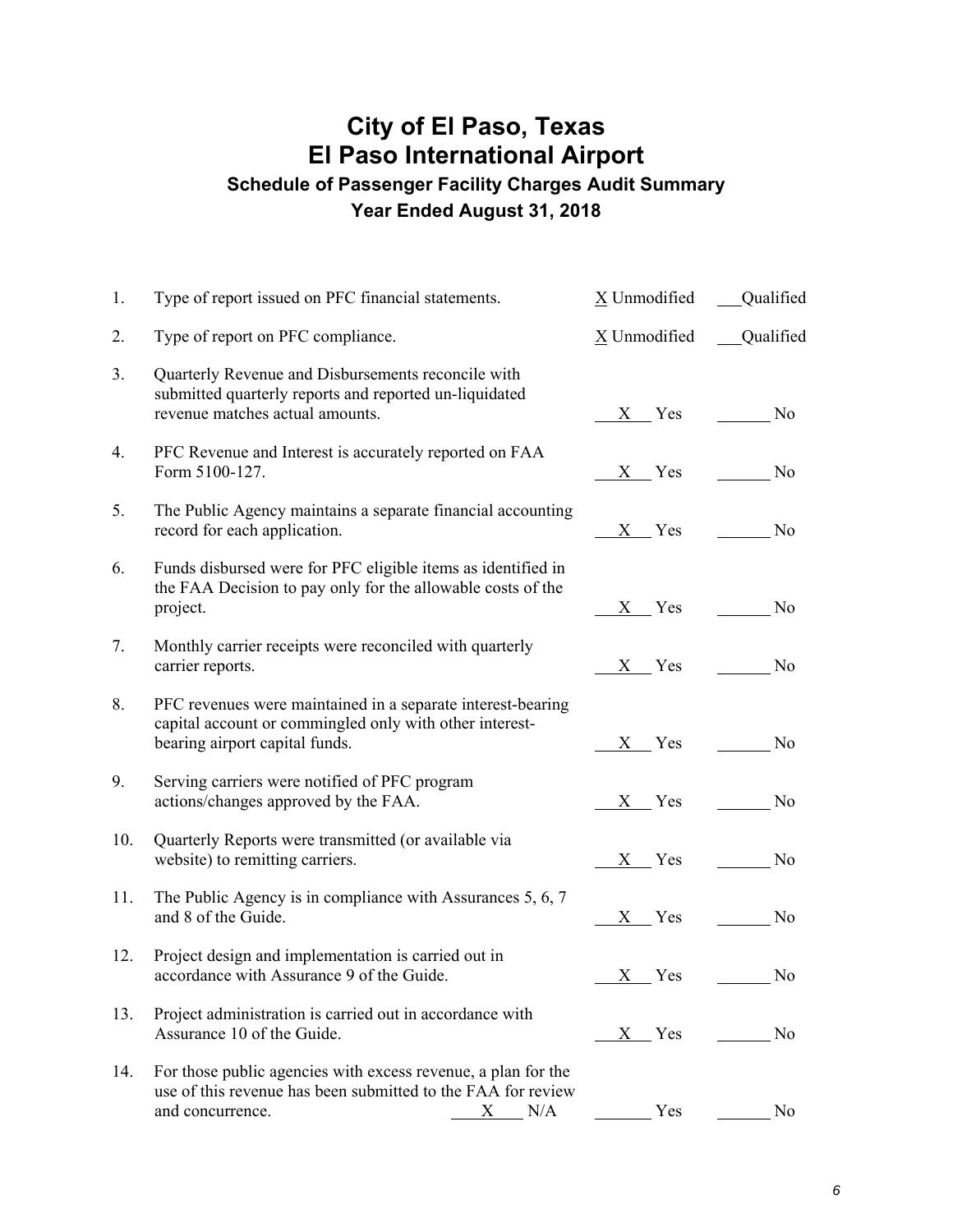## **Schedule of Passenger Facility Charges Audit Summary (Continued) Year Ended August 31, 2018**

**Findings Required to be Reported by the Passenger Facility Charge Audit Guide** 

 $\overline{a}$ 

| <b>Reference</b> |         | Questioned |
|------------------|---------|------------|
| <b>Number</b>    | Finding | Costs      |

No matters are reportable.